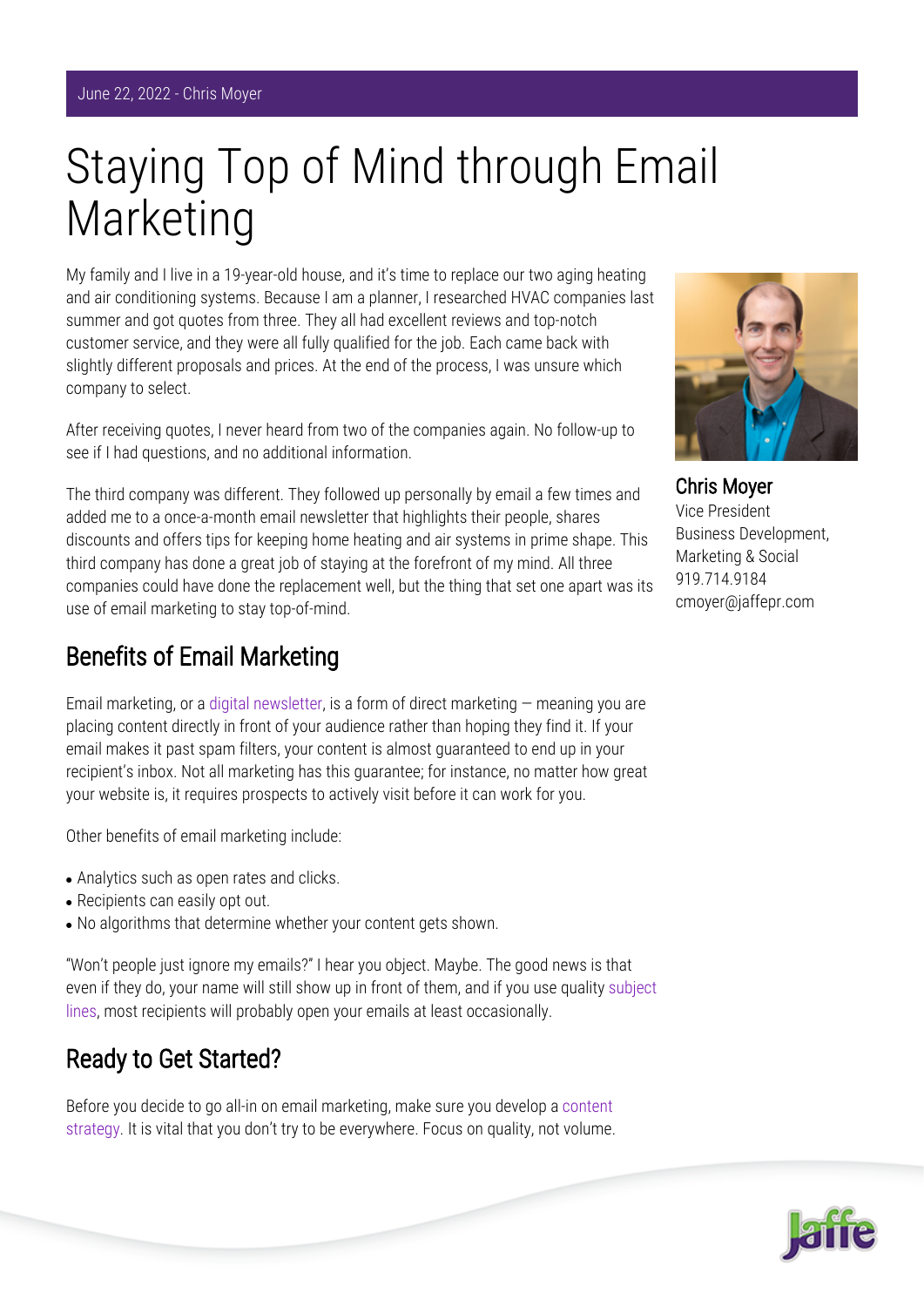Decide what your goal is for your email marketing program before you start. This will help you determine which analytics to pay attention to. Do you want to drive visitors to your website, or do you want to promote a particular practice area? Do you just want name recognition?

Do not attempt to do email marketing through Outlook. Not only will email marketing providers make your work easier, but they provide valuable analytics and give recipients the opportunity to opt out easily at any time, which keeps you in compliance with antispam laws. Email marketing providers also make it easy for you to put a form on your website for people to sign up to receive your content. A few good providers include:

- [Constant Contact](https://www.constantcontact.com/account-home)
- [MailChimp](https://mailchimp.com/)
- [HubSpot](https://www.hubspot.com/)

Consider performing A/B testing, which can be done easily through such providers. [A/B](https://www.jaffepr.com/blog/how-ab-testing-maximizes-email-marketing) [testing](https://www.jaffepr.com/blog/how-ab-testing-maximizes-email-marketing) will help you learn what types of emails resonate best with your audience and determine the best days and times to deliver your emails for maximum engagement.

## Generating Content

It is not necessary to generate the content of your email marketing from scratch. Some of the best [content can be repurposed](https://www.jaffepr.com/insights/reduce-reuse-recycle-roi-repurposing-content) from other marketing efforts, thereby extending the reach of already-produced content. Here are some ideas:

- A white paper written by one of your attorneys can be summarized and included with a link to the full piece.
- Content from your website news page, blogs and social media can be repurposed.
- You can provide links to other places where your attorneys' thought leadership is on display, such as in podcasts, webinar recordings and published articles.

# Do Not Violate Spam Laws

The reputable email marketing platforms all have built-in systems to help keep their users in compliance with anti-spam laws. They will also provide information on best practices to help keep your email from getting directed to spam folders. Do not sign people up for your newsletter without their consent. Ideally, send them an invitation to subscribe with a summary of the type of content they can expect and provide them with a way to tailor the information they will receive.

# Content Marketing is a Long Game

Content marketing does not result in clients overnight. It can be challenging to attribute the acquisition of a client to any single marketing effort. Perhaps a prospect hears about your firm from a friend, visits your website, realizes they do not need your services now, but signs up for your newsletter. They receive your monthly newsletter for several months and then a year later, they have a need and decide to contact you. In this example, word of mouth, your website and your email marketing would all have played a role in gaining this